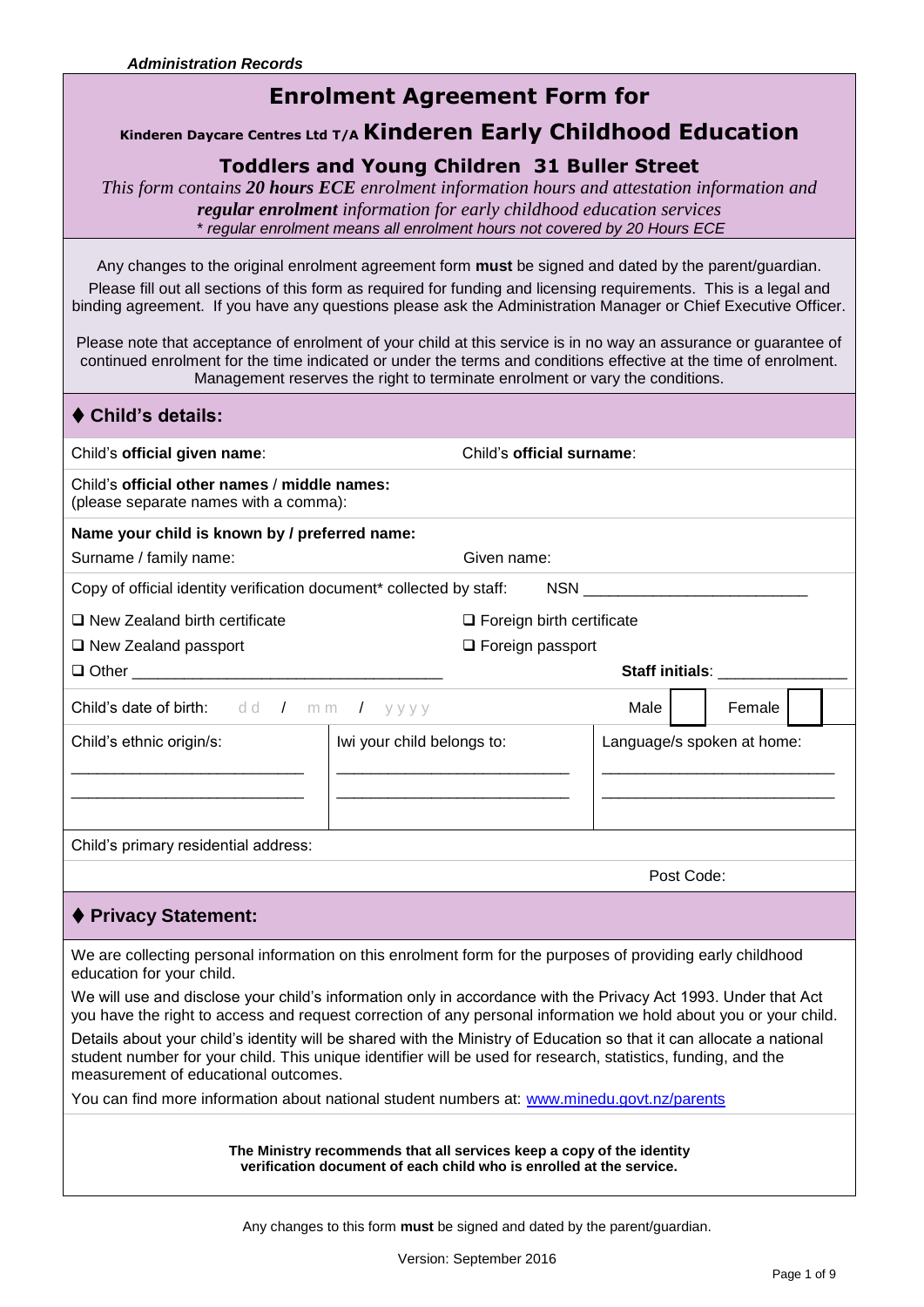| <b>Parents / Guardians:</b> please list in order of preferred contact for emergencies |                        |  |  |  |
|---------------------------------------------------------------------------------------|------------------------|--|--|--|
| 1. Given names:                                                                       | 2. Given names:        |  |  |  |
| Surname / family name:                                                                | Surname / family name: |  |  |  |
| Address:                                                                              | Address:               |  |  |  |
| Post Code:                                                                            | Post Code:             |  |  |  |
| Phone (Home):                                                                         | Phone (Home):          |  |  |  |
| Phone (Work):                                                                         | Phone (Work):          |  |  |  |
| Phone (Mobile):                                                                       | Phone (Mobile):        |  |  |  |
| Email:                                                                                | Email:                 |  |  |  |
| Relationship to child:                                                                | Relationship to child: |  |  |  |
| 3. Given names:                                                                       | 4. Given names:        |  |  |  |
| Surname / family name:                                                                | Surname / family name: |  |  |  |
| Address:                                                                              | Address:               |  |  |  |
| Post Code:                                                                            | Post Code:             |  |  |  |
| Phone (Home):                                                                         | Phone (Home):          |  |  |  |
| Phone (Work):                                                                         | Phone (Work):          |  |  |  |
| Phone (Mobile):                                                                       | Phone (Mobile):        |  |  |  |
| Email:                                                                                | Email:                 |  |  |  |
| Relationship to child:                                                                | Relationship to child: |  |  |  |
| <b>Emergency Contacts:</b> (in addition to those listed above)                        |                        |  |  |  |
| Given names:                                                                          | <b>Given names:</b>    |  |  |  |
| Surname / family name:                                                                | Surname / family name: |  |  |  |
| Address:                                                                              | Address:               |  |  |  |
| Post Code:                                                                            | Post Code:             |  |  |  |
| Phone (Home):                                                                         | Phone (Home):          |  |  |  |
| Phone (Work):                                                                         | Phone (Work):          |  |  |  |
| Relationship to child:                                                                | Relationship to child: |  |  |  |
| Additional person/s who can pick up your child:                                       |                        |  |  |  |
| Given names:                                                                          | Given names:           |  |  |  |
| Surname / family name:                                                                | Surname / family name: |  |  |  |
| Address:                                                                              | Address:               |  |  |  |
| Post Code:                                                                            | Post Code:             |  |  |  |
| Phone (Home):                                                                         | Phone (Home):          |  |  |  |
| Phone (Work):                                                                         | Phone (Work):          |  |  |  |
|                                                                                       |                        |  |  |  |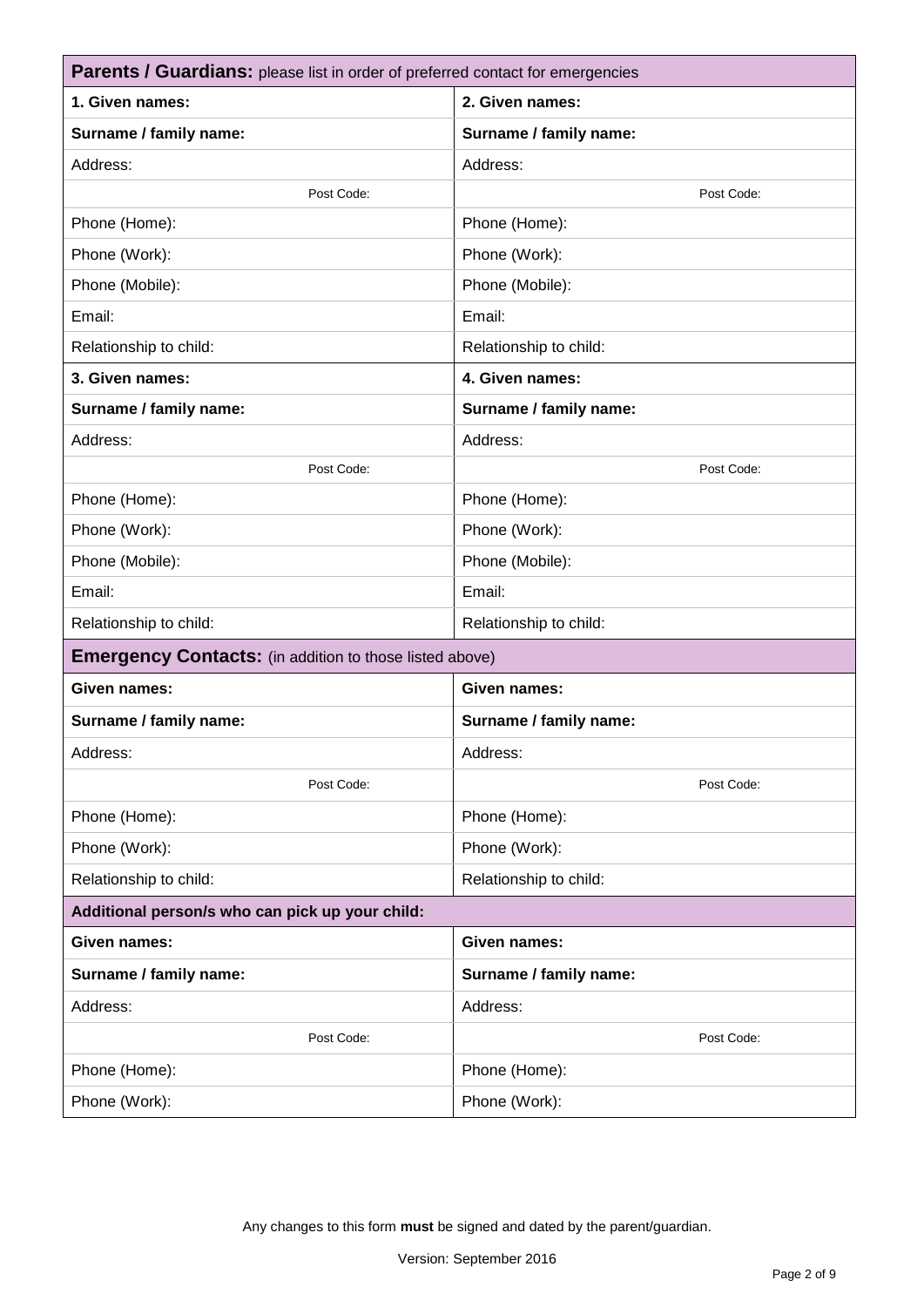| <b>Custodial Statement</b>                                                                                                                                                                                                    |                                                                                                                       |  |  |  |  |  |
|-------------------------------------------------------------------------------------------------------------------------------------------------------------------------------------------------------------------------------|-----------------------------------------------------------------------------------------------------------------------|--|--|--|--|--|
| Are there any custodial arrangements concerning your child?                                                                                                                                                                   |                                                                                                                       |  |  |  |  |  |
| If YES, please give details of any custodial arrangements or court orders (a copy of any court order is required)                                                                                                             |                                                                                                                       |  |  |  |  |  |
|                                                                                                                                                                                                                               |                                                                                                                       |  |  |  |  |  |
|                                                                                                                                                                                                                               |                                                                                                                       |  |  |  |  |  |
| Person/s who cannot pick up your child:                                                                                                                                                                                       |                                                                                                                       |  |  |  |  |  |
| Name:                                                                                                                                                                                                                         | Name:                                                                                                                 |  |  |  |  |  |
| Name:                                                                                                                                                                                                                         | Name:                                                                                                                 |  |  |  |  |  |
|                                                                                                                                                                                                                               |                                                                                                                       |  |  |  |  |  |
| <b>Health</b>                                                                                                                                                                                                                 |                                                                                                                       |  |  |  |  |  |
| Illness/allergies:                                                                                                                                                                                                            |                                                                                                                       |  |  |  |  |  |
|                                                                                                                                                                                                                               |                                                                                                                       |  |  |  |  |  |
| Is your child up-to-date with immunisations?                                                                                                                                                                                  | <b>Tick One</b><br>Yes<br>No                                                                                          |  |  |  |  |  |
| (Please provide verification of all immunisations) To what age?                                                                                                                                                               |                                                                                                                       |  |  |  |  |  |
| For staff: Immunisation records sighted and details recorded:                                                                                                                                                                 | Yes<br>No<br><b>Tick One</b>                                                                                          |  |  |  |  |  |
|                                                                                                                                                                                                                               |                                                                                                                       |  |  |  |  |  |
| In the event of an accident or emergency involving my child, I/we authorize the Centre to seek such advice or<br>treatment as it deems necessary in the best interests of my/our child, while making all efforts to contact a |                                                                                                                       |  |  |  |  |  |
| parent/guardian $\Box$ Yes $\Box$ No                                                                                                                                                                                          |                                                                                                                       |  |  |  |  |  |
| <b>Medicine</b>                                                                                                                                                                                                               |                                                                                                                       |  |  |  |  |  |
| <b>Category (i) Medicines</b>                                                                                                                                                                                                 |                                                                                                                       |  |  |  |  |  |
| A category (i) medicine is a non-prescription preparation (such as arnica cream, antiseptic liquid, insect bite<br>kept in the first aid cabinet.                                                                             | treatment) that is not ingested, used for the 'first aid' treatment of minor injuries and provided by the service and |  |  |  |  |  |
| Note: The service must provide specific information about the category (i) preparations that will be used.                                                                                                                    |                                                                                                                       |  |  |  |  |  |
| Do you approve category (i) medicines to be used on your child?                                                                                                                                                               | <b>Tick One</b><br>Yes<br>No                                                                                          |  |  |  |  |  |
| Name/s of specific category (i) medicines that can be used on my child, provided by service:                                                                                                                                  |                                                                                                                       |  |  |  |  |  |
| Arnica Cream (topically for small bumps and<br>bruises) $\Box$ Yes $\Box$ No                                                                                                                                                  | Petroleum Jelly / Vaseline (Used for emergency<br>nappy rash and sticky noses)<br>$\Box$ Yes $\Box$ No                |  |  |  |  |  |
| Insect repellent (to prevent insect bites)<br>٠<br>$\Box$ Yes $\Box$ No                                                                                                                                                       | Vicks Vapo Rub (applied to body to help with<br>blocked noses)<br>$\Box$ Yes $\Box$ No                                |  |  |  |  |  |
| Sunscreen (used for sunburn protection<br>(Please supply your own if your child has<br>sensitive skin) $\Box$ Yes $\Box$ No                                                                                                   | Any medications you may want us to use<br>٠<br>regularly that you have supplied add here please                       |  |  |  |  |  |
| Swedish Bitters cream, for itchy bites and<br>hives $\Box$ Yes $\Box$ No                                                                                                                                                      |                                                                                                                       |  |  |  |  |  |
| Parent/Guardian Signature: _____________________                                                                                                                                                                              | Date: $\frac{\ }{\ }$                                                                                                 |  |  |  |  |  |
|                                                                                                                                                                                                                               |                                                                                                                       |  |  |  |  |  |

Any changes to this form **must** be signed and dated by the parent/guardian.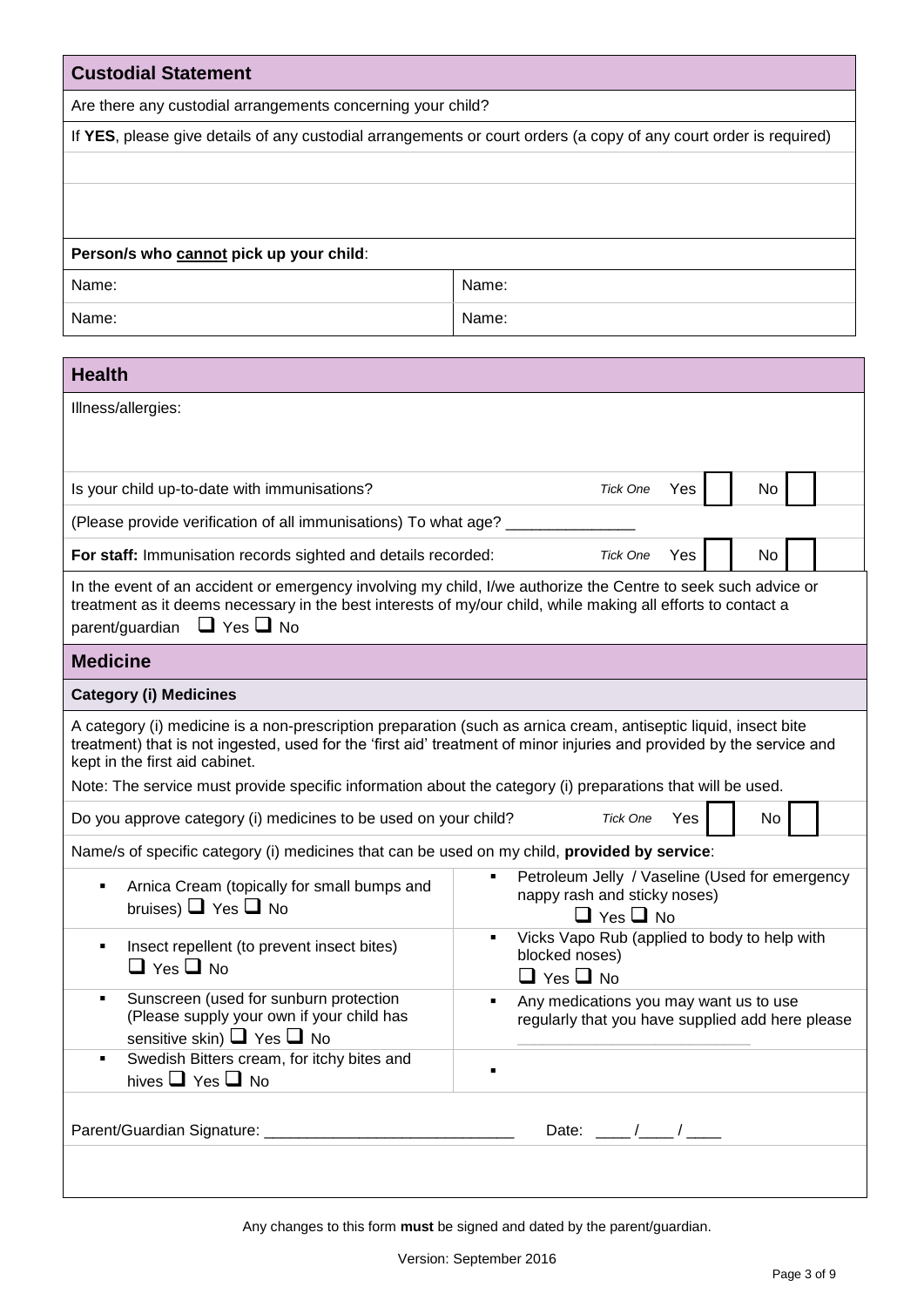| <b>Category (ii) Medicines</b>                                                                                                                                                                                                                                                                                                                                                                                           |          |  |  |  |  |  |  |
|--------------------------------------------------------------------------------------------------------------------------------------------------------------------------------------------------------------------------------------------------------------------------------------------------------------------------------------------------------------------------------------------------------------------------|----------|--|--|--|--|--|--|
| Category (ii) medicines are prescription (such as antibiotics, eye/ear drops etc) or non-prescription (such as<br>paracetamol liquid, cough syrup etc) medicine that is used for a specific period of time to treat a specific condition<br>or symptom, provided by a parent for the use of that child only or, in relation to Rongoa Māori (Māori plant<br>medicines), that is prepared by other adults at the service. |          |  |  |  |  |  |  |
| I acknowledge that written authority from a parent is to be given at the beginning of each day a category (ii)<br>medicine is to be administered, detailing what (name of medicine), how (method and dose), and when (time or<br>specific symptoms/circumstances) medicine is to be given.                                                                                                                               |          |  |  |  |  |  |  |
| Date: $\frac{\frac{1}{2}}{2}$                                                                                                                                                                                                                                                                                                                                                                                            |          |  |  |  |  |  |  |
|                                                                                                                                                                                                                                                                                                                                                                                                                          |          |  |  |  |  |  |  |
| <b>Category (iii) Medicines Health / Allergy Plans:</b>                                                                                                                                                                                                                                                                                                                                                                  |          |  |  |  |  |  |  |
| To be filled in if your child requires medication as part of an individual health plan, for example for an on-going<br>condition such as asthma or eczema etc and is for the use of that child only.                                                                                                                                                                                                                     |          |  |  |  |  |  |  |
| For staff: Individual health plan sighted and a copy taken:<br>Tick One:<br>Yes<br>No l                                                                                                                                                                                                                                                                                                                                  |          |  |  |  |  |  |  |
| Name of medicine:                                                                                                                                                                                                                                                                                                                                                                                                        |          |  |  |  |  |  |  |
| Method and dose of medicine:                                                                                                                                                                                                                                                                                                                                                                                             |          |  |  |  |  |  |  |
| When does the medicine need to be taken: (State time or specific symptoms)                                                                                                                                                                                                                                                                                                                                               |          |  |  |  |  |  |  |
| Yes/No<br>Staff: Allergy plan completed and sign:<br>Date: $\frac{1}{\sqrt{1-\frac{1}{1-\frac{1}{1-\cdots}}}}$<br>Parent/Guardian Signature: ____________________                                                                                                                                                                                                                                                        |          |  |  |  |  |  |  |
|                                                                                                                                                                                                                                                                                                                                                                                                                          |          |  |  |  |  |  |  |
| <b>Doctor:</b>                                                                                                                                                                                                                                                                                                                                                                                                           |          |  |  |  |  |  |  |
| Name:                                                                                                                                                                                                                                                                                                                                                                                                                    | Phone:   |  |  |  |  |  |  |
| Name of medical centre:                                                                                                                                                                                                                                                                                                                                                                                                  | Address: |  |  |  |  |  |  |
|                                                                                                                                                                                                                                                                                                                                                                                                                          |          |  |  |  |  |  |  |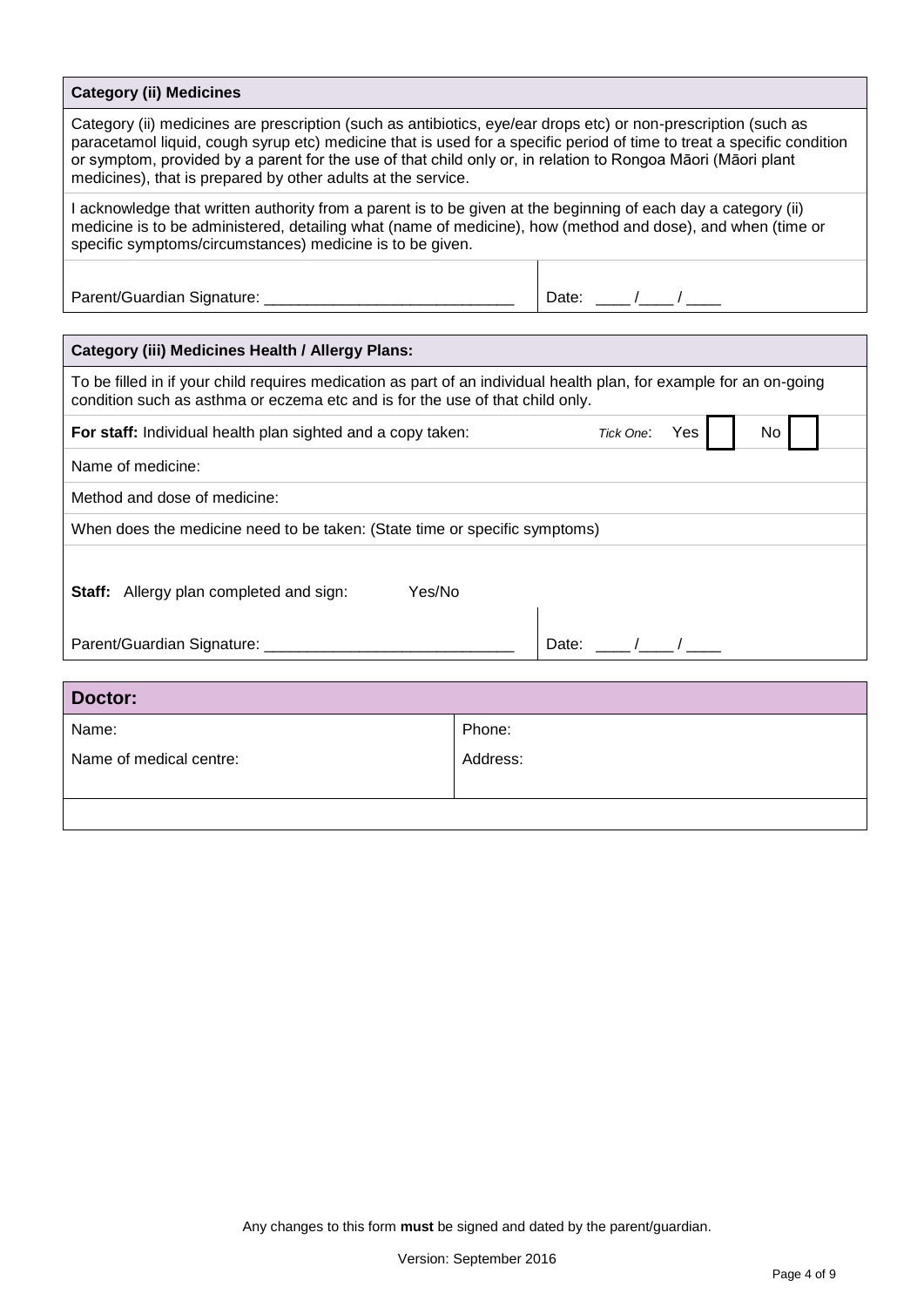### **Disaster Response/ Civil Defence Information:**

As part of our disaster response planning it is vital that we know if you will be available/contactable in an emergency or if you are likely to be part of the response team working on that emergency (e.g. earthquake, volcanic eruption, flooding)

|  |  |  | Are any of your listed parents/guardians likely to be part of an emergency response team? $\Box$ Yes $\Box$ No |  |
|--|--|--|----------------------------------------------------------------------------------------------------------------|--|
|--|--|--|----------------------------------------------------------------------------------------------------------------|--|

If yes, who of the already listed contacts would you nominate as the best contact person for your child for immediate action? (Please state the number next to their name)

If we are unable to contact you or you are unavailable because you are part of an emergency response team, do we have permission to:

- Keep your child with us in the centre if that is possible?  $\Box$  Yes  $\Box$  No
- Remove your child to a designated place of safety if we are asked to evacuate New Plymouth? (At this time this would be Inglewood Childcare Centre on Rata St, Inglewood)  $\Box$  Yes  $\Box$  No

Is there anything else we should know about in relation to this issue?

### **Statutory Holidays / Term Breaks**

- This enrolment agreement is **inclusive** of school term breaks.
- Kinderen is closed on all public holidays normal fees apply.
- Kinderen has annual shut down over the Christmas period for which you are not charged any fees. The Administration Manager can provide you with dates.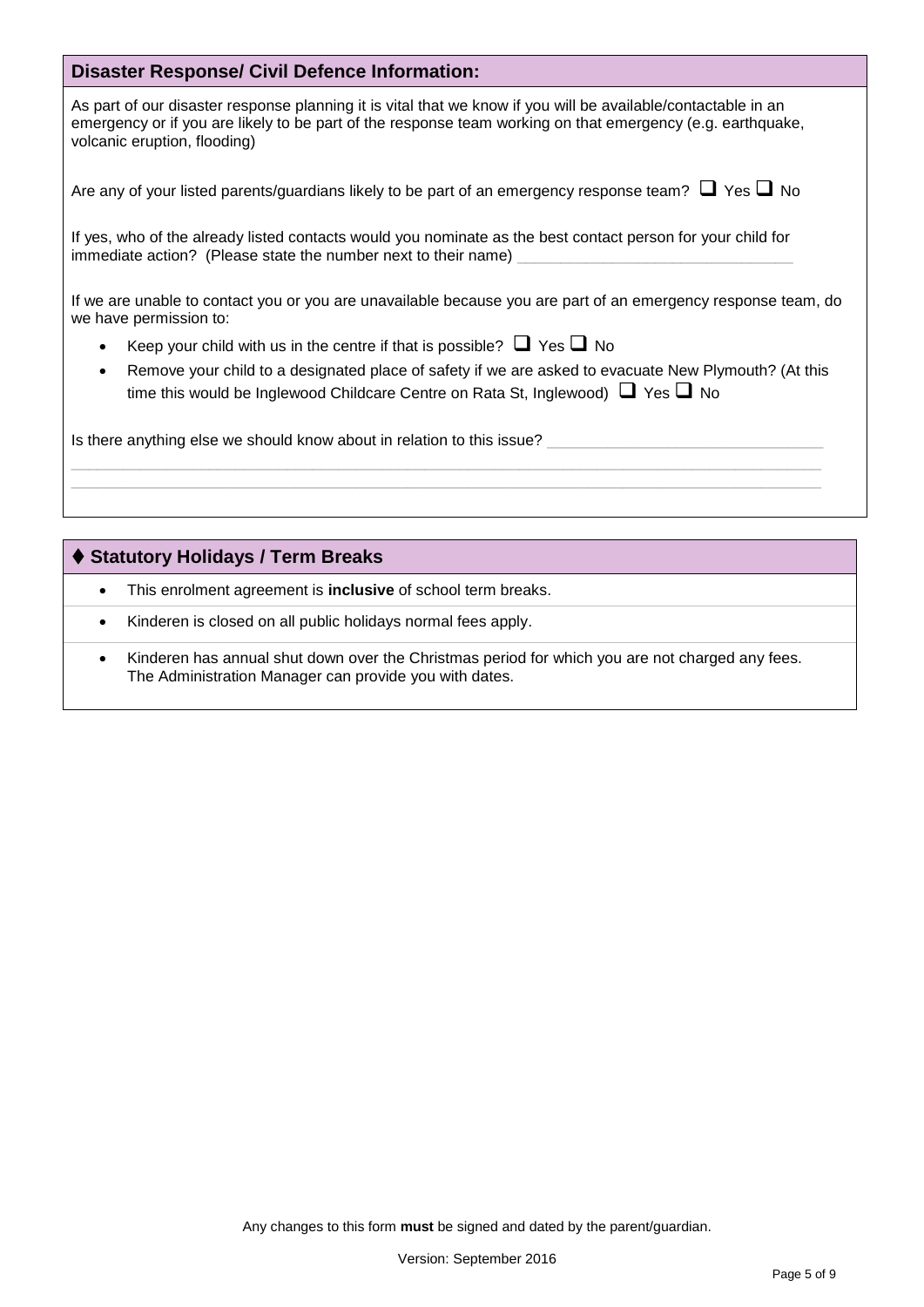| ♦ Enrolment Details:                                                                                                                                                                                                                                                                                                                                       |        |         |           |                               |        | WINZ Subsidy? $\Box$ Yes $\Box$ No |
|------------------------------------------------------------------------------------------------------------------------------------------------------------------------------------------------------------------------------------------------------------------------------------------------------------------------------------------------------------|--------|---------|-----------|-------------------------------|--------|------------------------------------|
| Date of Enrolment: ____ /____ / ____ Date of Entry: ____ /____ / ____ Date of Exit: ____ /____ / ____                                                                                                                                                                                                                                                      |        |         |           |                               |        |                                    |
| Please Note: 20 Hours ECE is for up to six hours per day, up to 20 hours per week and there must be no<br>compulsory fees when a child is receiving 20 Hours ECE funding. Kinderen supplies a number of non-government<br>funded extras that need to be recovered through optional charges. Please read information over the page before signing<br>below. |        |         |           |                               |        |                                    |
| Days Enrolled:                                                                                                                                                                                                                                                                                                                                             | Monday | Tuesday | Wednesday | Thursday                      | Friday |                                    |
| Times Enrolled:<br>ie: $9am - 1pm$                                                                                                                                                                                                                                                                                                                         |        |         |           |                               |        | Total hours:                       |
| For 20 Hours ECE fill out boxes below with the hours attested e.g. 6 hrs. To be filled out before age three.                                                                                                                                                                                                                                               |        |         |           |                               |        |                                    |
| 20 Hours ECE at this<br>service                                                                                                                                                                                                                                                                                                                            |        |         |           |                               |        | Total hours:                       |
| 20 Hours ECE at<br>another service                                                                                                                                                                                                                                                                                                                         |        |         |           |                               |        | Total hours:                       |
|                                                                                                                                                                                                                                                                                                                                                            |        |         |           | Date: $\frac{1}{\sqrt{2\pi}}$ |        |                                    |
| Optional Charge hourly rate \$2.80 per hour                                                                                                                                                                                                                                                                                                                |        |         |           |                               |        |                                    |
|                                                                                                                                                                                                                                                                                                                                                            |        |         |           |                               |        |                                    |
| ♦ 20 Hours ECE Attestation:                                                                                                                                                                                                                                                                                                                                |        |         |           |                               |        |                                    |
| 1. Is your child receiving 20 Hours ECE for up to six hours per day, 20 hours per week at this service?                                                                                                                                                                                                                                                    |        |         |           |                               |        |                                    |
| Tick One Yes<br>No                                                                                                                                                                                                                                                                                                                                         |        |         |           |                               |        |                                    |
| 2. Is your child receiving 20 Hours ECE at any other services?<br>Tick One Yes<br>No                                                                                                                                                                                                                                                                       |        |         |           |                               |        |                                    |
| If yes to either or both of the above, please sign to confirm that:                                                                                                                                                                                                                                                                                        |        |         |           |                               |        |                                    |
| Your child does not receive more than 20 hours of 20 Hours ECE per week across all services.                                                                                                                                                                                                                                                               |        |         |           |                               |        |                                    |
| Your authorise the Ministry of Education to make enquiries regarding the information provided in the<br>٠<br>Enrolment Agreement Form, if deemed necessary and to the extent necessary to make decisions about<br>your child's eligibility for 20 Hours ECE.                                                                                               |        |         |           |                               |        |                                    |
| You consent to the early childhood education service providing relevant information to the Ministry of<br>٠<br>Education, and to other early childhood education services your child is enrolled at, about the information<br>contained in this box.                                                                                                       |        |         |           |                               |        |                                    |
| Date: $\frac{1}{\sqrt{2\pi}}$                                                                                                                                                                                                                                                                                                                              |        |         |           |                               |        |                                    |
| <b>Dual Enrolment Declaration</b>                                                                                                                                                                                                                                                                                                                          |        |         |           |                               |        |                                    |
|                                                                                                                                                                                                                                                                                                                                                            |        |         |           |                               |        |                                    |
| I hereby declare that my child is/is not enrolled at another early childhood institution at the same times that<br>he/she is enrolled at Kinderen Daycare Centre Ltd.                                                                                                                                                                                      |        |         |           |                               |        |                                    |

Parent/Guardian Signature: \_\_\_\_\_\_\_\_\_\_\_\_\_\_\_\_\_\_\_\_\_\_\_\_\_\_\_\_\_ Date: \_\_\_\_ /\_\_\_\_ / \_\_\_\_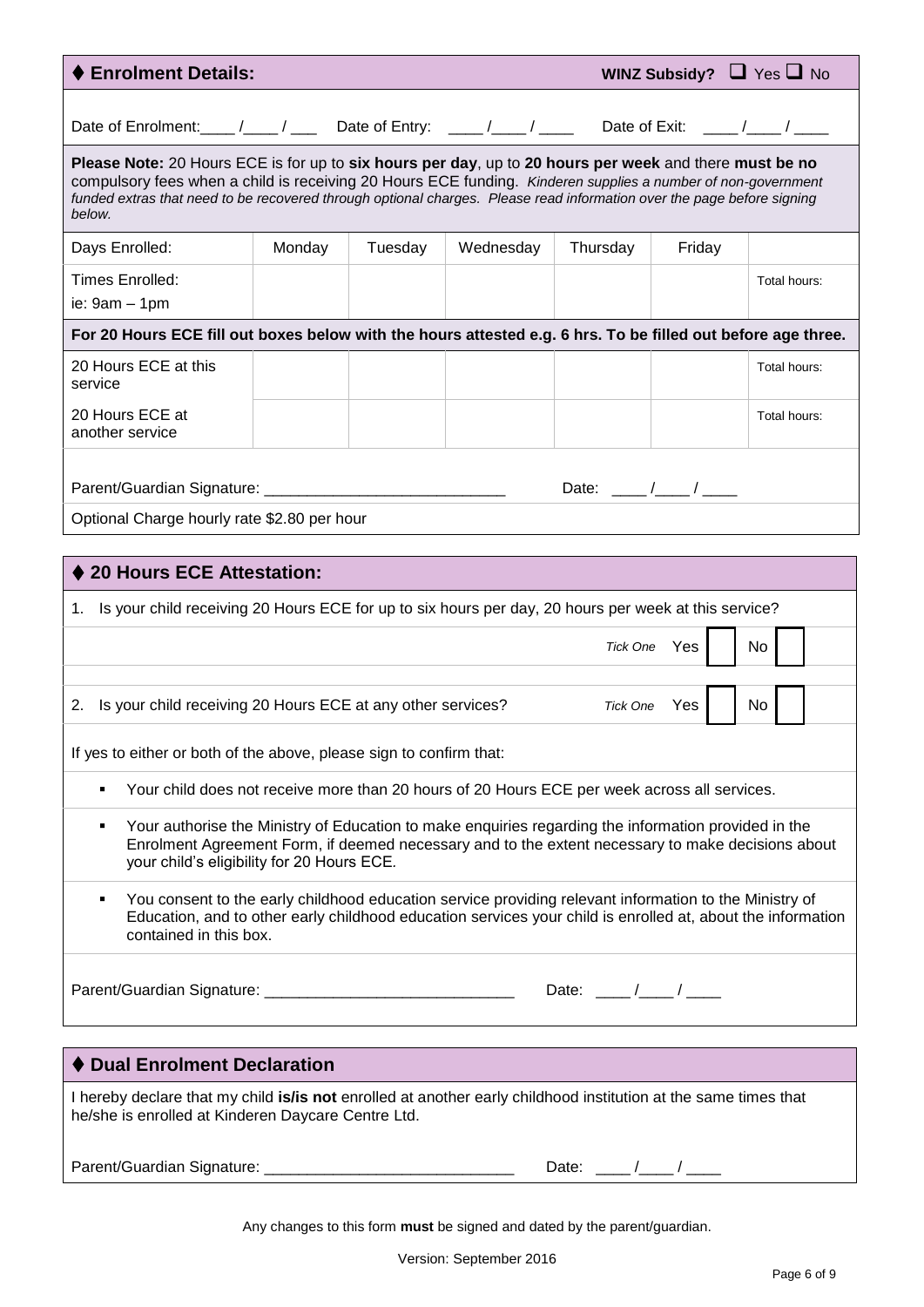| ♦ Optional Charges:                                                                                                                                                                                                                                                                                                                                                                                                                                                                                                                                |
|----------------------------------------------------------------------------------------------------------------------------------------------------------------------------------------------------------------------------------------------------------------------------------------------------------------------------------------------------------------------------------------------------------------------------------------------------------------------------------------------------------------------------------------------------|
| The optional charge directly funds a number of very important items that are not required by government<br>1.<br>regulation and therefore not government funded under 20 hours ECE. These are:                                                                                                                                                                                                                                                                                                                                                     |
| High Quality projects with children interest and environment projects (ie: Extra Teacher for Forest Trips)<br>$\bullet$<br>The cost of the additional staff member preparing breakfast, am tea, lunch, pm tea, late snack<br>$\bullet$<br>Additional staff beyond the minimum regulated adult: child ratios (1-6/7 instead of 1-10)<br>٠<br>A higher proportion of ECE qualified and registered teacher than is funded for by the Ministry of<br>$\bullet$<br>Education (more than 80% registered teachers)<br>Special whānau events.<br>$\bullet$ |
| Sunscreen lotion / Summer Hats / Winter Hats / Wet weather clothing<br>$\bullet$<br>Specialist resource teachers<br>٠<br>Unlimited excursions within city limits at no extra costs unless these require an admittance fee<br>$\bullet$<br>Transport for excursions in the Kinderen Van outside city limits may require an extra fee for petrol.<br>$\bullet$                                                                                                                                                                                       |
| The amount currently required to cover these items is \$2.80 per "20 Hours ECE" enrolled hour.<br>Note: please consider whether any of these above items have in any way influenced your decision to<br>choose Kinderen as your preferred childcare provider. If they are not important to you and you wish not<br>to pay optional charges then we will happily discuss with you an alternative place that may be more<br>appropriate to your needs.                                                                                               |
| 1. I understand that if I agree to pay for the optional charge, Kinderen Daycare Centre Ltd may enforce<br>payment. The optional charge will be payable for all hours booked regardless of attendance.                                                                                                                                                                                                                                                                                                                                             |
| The agreement to pay the optional charge will last for: will start when the child turns 3, and will last until the child<br>leaves, or the family opts out of the optional charge for any reason.                                                                                                                                                                                                                                                                                                                                                  |
| The rules about making changes to the agreement are:<br>2.                                                                                                                                                                                                                                                                                                                                                                                                                                                                                         |
| Parents/caregiver of Kinderen Daycare Centre Ltd must give two weeks' notice in writing<br>of their desire to change this optional charges agreement                                                                                                                                                                                                                                                                                                                                                                                               |
| Kinderen will consider and respond to any request to change this agreement within one<br>٠<br>week.<br>One alternative to part of the optional changes may be to supply your child's own meals,<br>٠<br>sunscreen and hats and to pay actual costs as they arise for participation in excursions<br>and specialist resource teaching sessions and to take an active leadership role in<br>fundraising activities.                                                                                                                                  |
| I understand that that optional charge is not compulsory and if I choose not to pay there will be no penalty.<br>3.                                                                                                                                                                                                                                                                                                                                                                                                                                |
| I agree/do not agree (select one) to pay the optional charge for the activities/items specified in this<br>4.<br>enrolment agreement form.                                                                                                                                                                                                                                                                                                                                                                                                         |
| Date: $\frac{\ }{\ }$                                                                                                                                                                                                                                                                                                                                                                                                                                                                                                                              |

Any changes to this form **must** be signed and dated by the parent/guardian.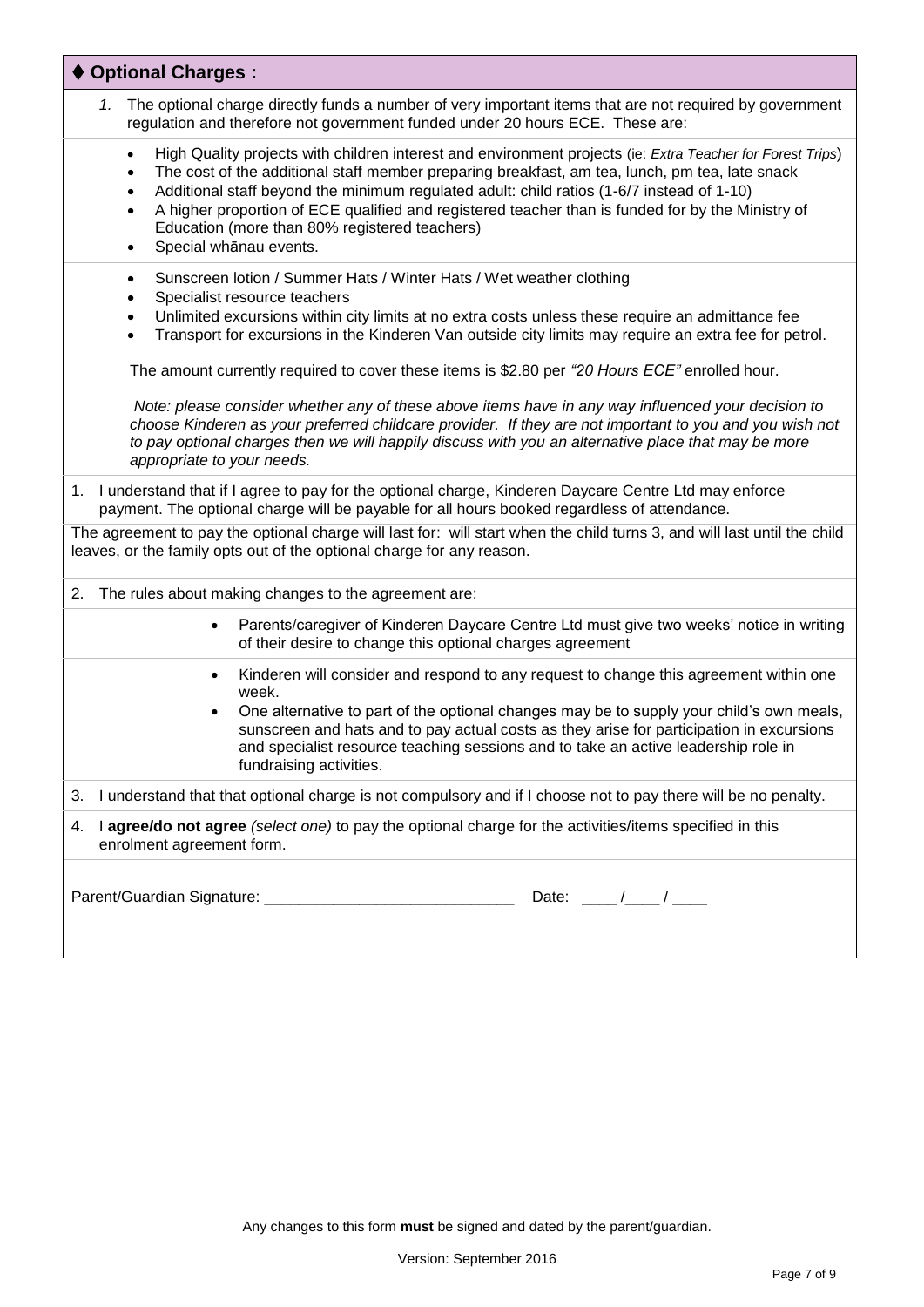| <b>Required Information for Licensing Purposes and Curriculum activities</b>                                                                                                                                                                                                                                                                                                            |                                                                                                                                                                                                                                                                                                                                                                                                                       |                                                               |  |  |  |  |
|-----------------------------------------------------------------------------------------------------------------------------------------------------------------------------------------------------------------------------------------------------------------------------------------------------------------------------------------------------------------------------------------|-----------------------------------------------------------------------------------------------------------------------------------------------------------------------------------------------------------------------------------------------------------------------------------------------------------------------------------------------------------------------------------------------------------------------|---------------------------------------------------------------|--|--|--|--|
| ٠                                                                                                                                                                                                                                                                                                                                                                                       | <b>Excursions:</b> permission for staff to take your child on visits out of the centre.<br>The staff/child ratio will be the same as for their time in the centre unless by the<br>water at which time it will be 1 to 4. Children are sometime taken for walks in the<br>local community. (Permission for outings in van will be required before the<br>excursion takes place)                                       | $\Box$ Yes $\Box$ No.                                         |  |  |  |  |
|                                                                                                                                                                                                                                                                                                                                                                                         | Photo/video: permission for the child to be photographed for the purposes of<br>assessment, planning and evaluation in accordance with Kinderen's privacy<br>policy.                                                                                                                                                                                                                                                  | $\Box$ Yes $\Box$ No                                          |  |  |  |  |
| ٠                                                                                                                                                                                                                                                                                                                                                                                       | Social Media: Kinderen has both private and a public profiles on facebook. We<br>use this to keep you posted on upcoming events and show snippets from our<br>days /trips. Do you give permission for photo's that may contain your child to be<br>used on Kinderen's facebook pages?                                                                                                                                 | Public $\Box$ Yes $\Box$ No<br>Private $\Box$ Yes $\Box$ No   |  |  |  |  |
| ٠                                                                                                                                                                                                                                                                                                                                                                                       | Online Portfolios: Teachers use Storypark to create and regularly update<br>individual portfolios online for your child. These belong to you and show an in-<br>depth record of your child's learning here at Kinderen. Costs for producing the<br>documentation in these portfolios is \$5.00 per term.<br>Alternatively you could inquire about a paper portfolio for the same cost if you<br>have no online access | <b>Online Portfolios</b><br>$\Box$ Yes<br>Paper<br>$\Box$ Yes |  |  |  |  |
| <b>Written Permissions for advertising materials</b>                                                                                                                                                                                                                                                                                                                                    |                                                                                                                                                                                                                                                                                                                                                                                                                       |                                                               |  |  |  |  |
| We would love to use a selection of photographs of Kinderen children in our advertising either in newspapers or<br>Newsletters and calendars. We need your permission to do this and would appreciate it if you could fill out the<br>boxes below to confirm this. If you would prefer not to have your child's photo used this is not a problem, just<br>cross out the No option below |                                                                                                                                                                                                                                                                                                                                                                                                                       |                                                               |  |  |  |  |
| $\blacksquare$                                                                                                                                                                                                                                                                                                                                                                          | Newspapers and websites                                                                                                                                                                                                                                                                                                                                                                                               | $\Box$ Yes $\Box$ No                                          |  |  |  |  |
| ٠                                                                                                                                                                                                                                                                                                                                                                                       | Client handbook and brochures                                                                                                                                                                                                                                                                                                                                                                                         | $\Box$ Yes $\Box$ No                                          |  |  |  |  |
|                                                                                                                                                                                                                                                                                                                                                                                         | Calendars                                                                                                                                                                                                                                                                                                                                                                                                             | $\Box$ Yes $\Box$ No                                          |  |  |  |  |

# **Other information possible to include on this Enrolment Agreement Form**

- **Policy Statement:** Kinderen Daycare Centre Ltd has a number of policies that set out the procedures that are in place for the care and education of the children who attend. We strongly urge you to read these. The signing of this enrolment agreement form indicates that you will abide by the policies of this service, and understand how you can have input to policy review.
- **Privacy Statement:** All personal information on your child will be kept securely and remain confidential.
- **Parent/caregiver Information Book**: Please ensure you have read the information in the parent/caregiver handbook as it covers such things as fee details, subsidies that are available to you and ways in which we can help you and your child settle into Kinderen.
- **Child's strengths, interests and preferences:** Please continue to tell us about your child's strengths, interests and preferences during the period of your child's enrolment. A form will be included with this enrolment pack that needs to be returned along with this agreement.
- **Transitional to School Program:** Kinderen runs an optional program for all four years to help ease the transition to school. It focuses on numeracy, literacy, self-help skills, social skills, following multiple instructions, risk assessment etc. *For more information please ask for a 'Transition to School' information package.*